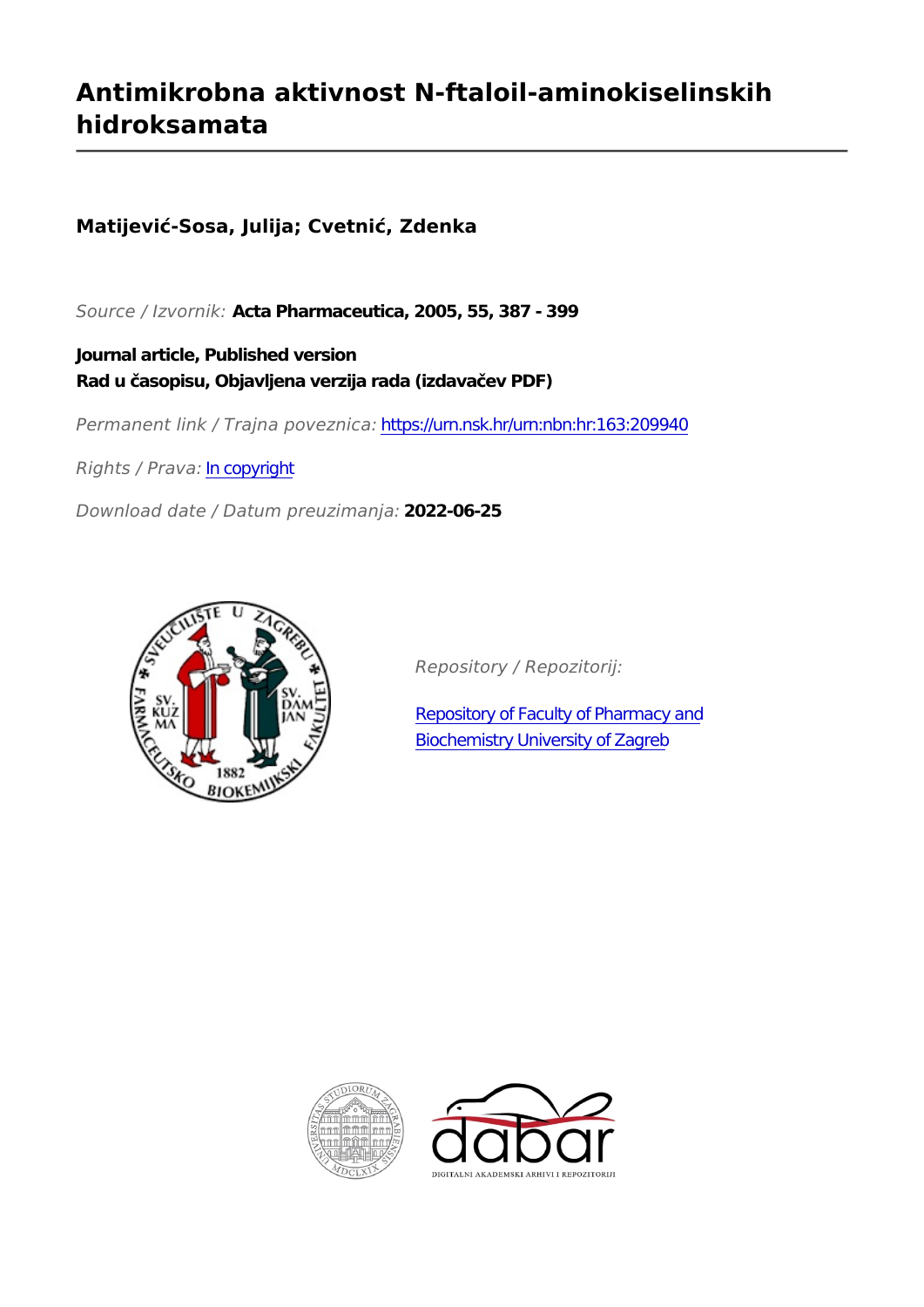# **Antimicrobial activity of** *N***-phthaloylamino acid hydroxamates**

JULIJA MATIJEVIĆ-SOSA<sup>1\*</sup> ZDENKA CVETNIĆ<sup>2</sup>

*1Department of Biochemistry and Molecular Biology*

*2Department of Microbiology Faculty of Pharmacy and Biochemistry University of Zagreb, Zagreb, Croatia*

Received December 20, 2004 Accepted June 10, 2005

Antibacterial and antifungal activity of *N*-phthaloylamino acid hydroxamates 1–3 [C<sub>6</sub>H<sub>4</sub>(CO)<sub>2</sub>N-X-CONHOH, X = amino acid residues of glycine, β-alanine or D-phenylglycine], was examined against 44 strains of Gram-positive and Gram-negative bacteria, and 10 species of yeasts. The level of antimicrobial activity was established using the *in vitro* agar assay and the standard broth dilution susceptibility test. *N*-phthaloyl-D-phenylglycine-hydroxamic acid (**3**), the substance with the highest lipophilicity (log *P*), showed the best antibacterial activity, especially against Gram-negative bacteria. Minimum inhibitory concentration of **3** was 0.008 mg mL–1 in the activity against *Yersinia enterocolitica* O3, confirmed by a large inhibition zone (30 mm) by the diffusion test. Hydroxamates inhibit growth by chelation of the PDF enzyme metal in both Gram-positive and Gram-negative bacteria, and LpxC enzyme in Gram-negative enzyme. Phthalimides appear to contribute to inhibition by destabilizing m-RNA. Antifungal activity of substances **1**–**3** is not very expressed.

*Keywords*: hydroxamic acid, phthalimide, antibacterial activity, lipophilicity

*N*-phthaloylamino acid hydroxamates of general formula  $C_6H_4(CO)_2N-X-CONHOH$  $(X = \text{amino acid residue})$  contain two biologically active groups in their structures, phthalimido and *N*-hydroxyamido.

Phthalimides have been known for a long time as plant growth regulators (1–3), bacteriostatics (4, 5) and fungicides (6). Thalidomide is the best-known phtalimide, a hypnotic/sedative drug with teratogenic effect. Nevertheless, thalidomide has never completely vanished as a therapeutic substance. The drug was found to have a powerful anti- -inflammatory effect owing to its ability to inhibit the production of the cytokine tumour necrosis factor alpha (TNF- $\alpha$ ), a potent stimulator of inflammation, cellular necrosis and tissue damage in general (7). A recently discovered anticancer activity of thalidomide is based on inhibition of the growth of new vessels, the process of angiogenesis (8). Thalidomide is being increasingly used in the clinical management of a wide spectrum of im-

<sup>\*</sup> Correspondence, e-mail: jmatijevic*@*pharma.hr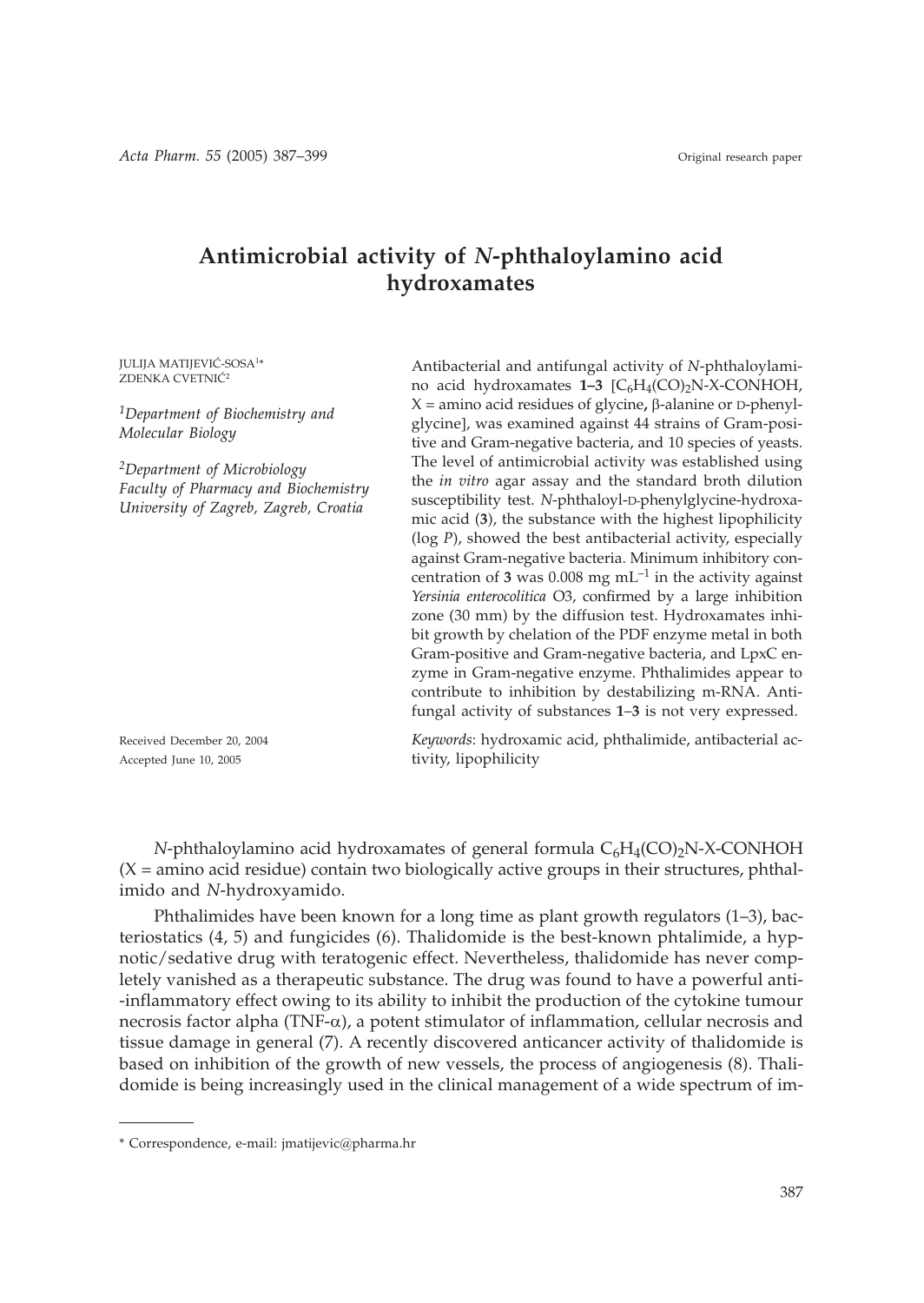munologically-mediated and infectious diseases and cancers such as erythema nodosum leprosum, multiple myeloma, renal and intestinal carcinoma, Behçet's, Crohn's and a number of dermatologic diseases, rheumatoid arthritis and wasting syndrome in AIDS (9–15). It is also effective for mycobacterial infection in the central nervous system such as tuberculous meningitis caused by *Mycobacterium bovis* or *Mycobacterium bacillus* (16). The way phthalimide reduces  $TNF-\alpha$  production is associated with induction of the degradation process of TNF-alpha m-RNA (17–20).

The other active part in phthalimidohydroxamate structures is the *N*-hydroxyamido group (hydroxamic acid). Some natural hydroxamic acids, products of various microorganisms and fungi, act as growth factors or possess antitumour and antibacterial activity (21). In biomedical sciences, hydroxamic acid moieties are used in the design of therapeutics targeted at cancer, cardiovascular diseases, Alzheimer's disease, malaria, allergic and infective diseases, metal poisoning and other metal overload diseases, *e.g.* after transfusions in the genetic blood disease Cooley's anemia (22).

It seems that the powerful biological activity of structurally heterogeneous hydroxamic acids is related to their common ability to form very stable chelates with a variety of metal ions. By blocking the metal ion in the active centre of enzyme, they can inhibit a number of metalloenzymes. The process of enzymes inactivation, as supposed earlier, involves redox reactions, *e.g.* inhibition of lipoxygenase is a result of the reduction of Fe(III) to Fe(II) ions (23). Kinetic and EPR spectral evidence disputed such opinion (24). Some important Zn(II) containing enzymes easily inhibited by hydroxamates are matrix metalloproteinases (MMPs), angioconverting enzyme (ACE) and leukotriene  $A_4$  hydrolase (LTA<sub>4</sub>). Over-expression of MMPs has been implicated in a number of diseases, including arthritis, multiple sclerosis and various human cancers. Dimartino and coautors explained the anti-arthritic activity of hydroxamates by two parallel inhibitions,  $TNF-\alpha$ and metalloproteinase (25). ACE enzyme plays a key role in the control of blood pressure and the  $LTA_4$  enzyme is thought to be a pro-inflammatory mediator. Anti-inflammatory activity of hydroxamates includes inhibitions of 5-lipoxygenase (5-LO) and cyclooxygenase (COX), which are iron-containing metalloenzymes. The hydroxamate derivatives of indometacin and ibuprofen appear to be dual inhibitors, of 5-LO and COX (23).

Antimicrobial activity of hydroxamates includes inhibition of enzymes necessary for the growth of bacteria or yeasts as well as enzymes, the causes of pathogenicity. Urease, product of *Helicobacter pylori* (HP), is considered to be a major causative fact in peptic ulcer diseases and it is also central to the virulence of *Proteus mirabilis* and *Klebsiella aerogenes.* Ammonia produced by strong HP urease elevates the pH level in the stomach and breaks gastric mucus, while the ammonia itself inhibits the consumption of oxygen and reduces the production of ATP in gastric mucous cells or in the mitochondria. Ureases are also implicated in the infection-induced urinary stones, pyelonephritis and hepatic encephalopathy. Urease is a nickel-dependent metalloenzyme very effectively inhibited by hydroxamates (26–29).

Studies of hydroxamato dependent inhibition of *Escherichia coli,* as well as *Pseudomonas aeruginosa* and *Aquifex aeolicus,* have established that the main inhibitor-sensitive enzyme in Gram-negative bacteria is LpxC [UDP-3-(*R*-3-hydroxymyristoyl)-*N-*acetylglucosamine-deacetylase]. It is essential for the removal of acetyl group from 2-*N* position of the lipid A precursor. Lipid A is part of lipopolysaccharide – a causative agent of pa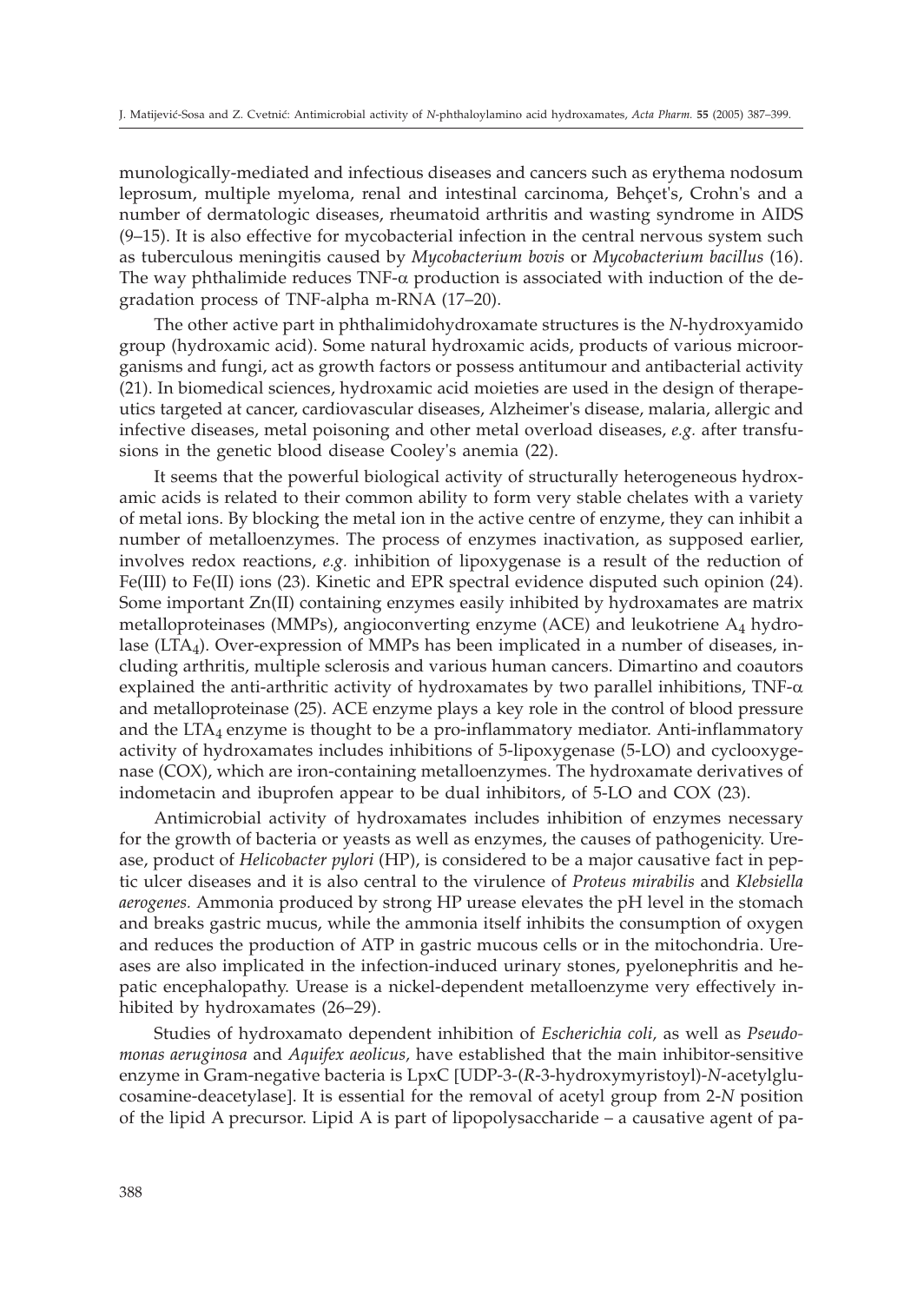thogenicity in the outer membrane of Gram-negative bacteria. Enzyme LpxC is Zn(II) amidase with zinc binding motifs not found in other zinc metalloenzymes (30–34).

Two enzymes are involved in the process of post-translational protein modifications. The first, peptide deformilase (PDF), is believed to be an essential enzyme in both Gram-positive and Gram-negative bacteria and the second, methionine amino peptidase (MAP), is not essential. PDF enzyme catalyzes the removal of the *N*-formyl group from *N*-formyl-methionine. It is an iron(II)-containing metalloenzyme, not present in eukaryotic protein synthesis (23). Although several different chelating groups for iron in the PDF enzyme have been described, hydroxamate remains the preferred group (35–37).

#### EXPERIMENTAL

## *Chemistry*

For antimicrobic examinations in this work, *N*-phthaloyl-amino acid hydroxamates **1–3** (Fig. 1) were synthesized from the amino acids glycine,  $\beta$ -alanine and D-phenylglycine in three steps. Amino acids were phthaloylated by phthalanhydride to *N*-phthaloylamino acids, which were converted by thionyl chloride to *N*-phthaloyl-aminoacylchlorides and then translated into hydroxamic acids by hydroxylamine hydrochloride. Preparations were carried out according to our previously published method (38).

Solutions of samples for antimicrobial testing were made in water, in concentration range  $2-4$  mg mL<sup>-1</sup>. In dissolution of compound **3**, a small amount of dimethylsulfoxyde was added (40 µL in 80 mL water). Glycine-hydroxamic acid used as standard was purchased from the Sigma company (USA).



Fig. 1. The structure of *N*-phthaloyl-glycine hydroxamic acid (**1**), *N*-phthaloyl--alanine hydroxamic acid (**2**) and *N*-phthaloyl-D-phenylglycine hydroxamic acid (**3**).

#### *Microbiological tests*

Antimicrobial activity testing was performed with 44 strains of Gram-positive and Gram-negative bacteria and 10 species of yeasts from the collection of the Department of Microbiology, Faculty of Pharmacy and Biochemistry, University of Zagreb. The bacterial growth inhibition assays were carried out by the diffusion test and the dilution susceptibility test. The agar diffusion method was applied according to the European Pharmacopoeia (39). Testing inocula  $10^{4}-10^{5}$  cells (0.5 mL portion) were swabbed onto solidified Mueller-Hinton agar for bacteria and Sabouraud dextrose agar for yeasts. Steel cylinders (8 x 10 mm) were placed on the agar and water solution of compound **1** or water solution with 0.05 % DMSO of compound **3** were applied in a volume of 0.25 mL. After 2 h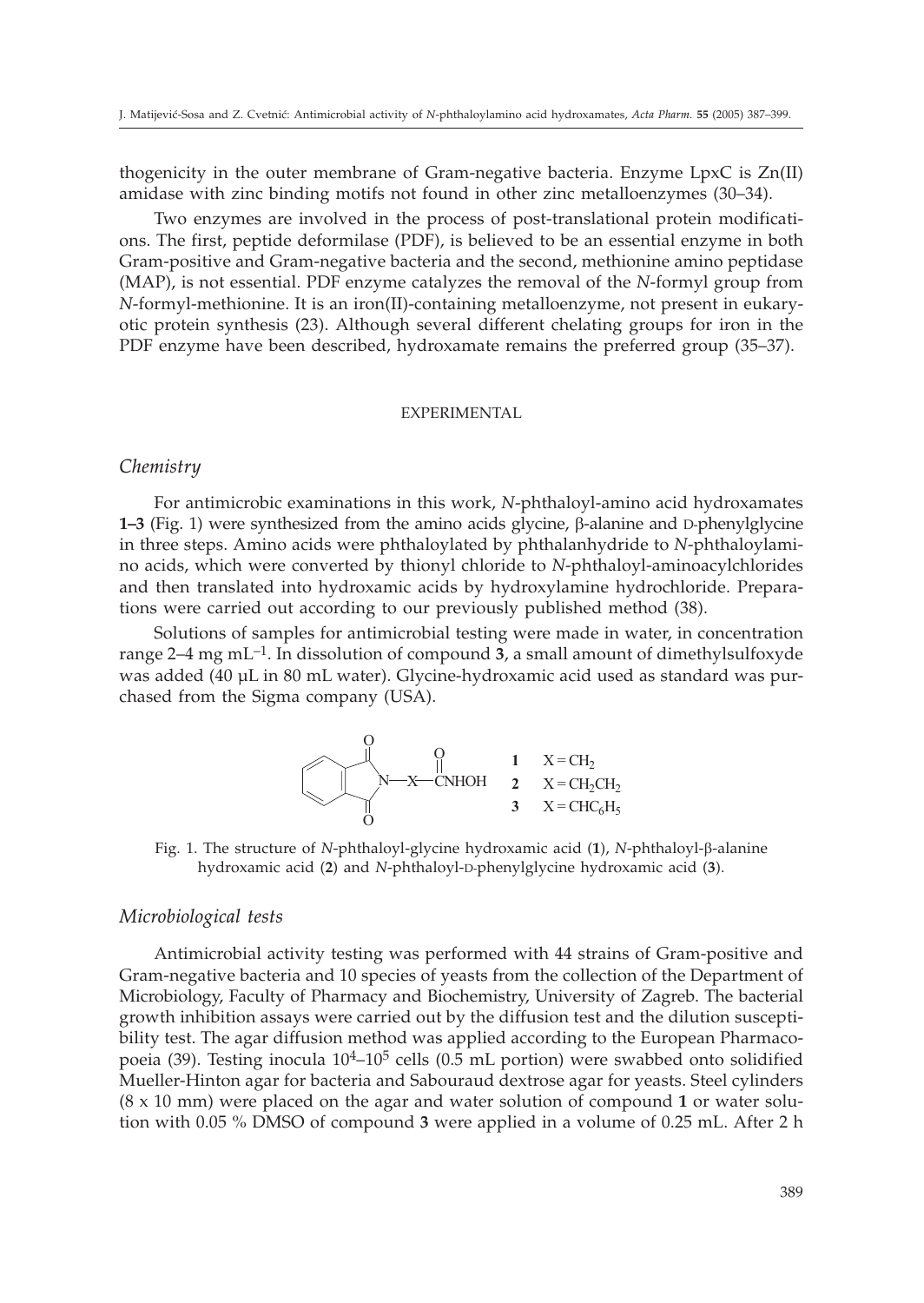of diffusion at 4  $\degree$ C, the agar plates were incubated for 18–24 h at either 37  $\degree$ C for bacteria, or 48 h at 25 °C for yeasts. The diameters of clear inhibition zones around the cylinder were measured after incubation if the tested substance inhibited bacterial or yeast growth.

Inhibitory concentrations (in mg  $m<sup>-1</sup>$ ) were determined by the broth dilution susceptibility test. Test strains were grown in a nutrition medium containing progressively lower concentrations of the test substances. Dilutions of samples were made in the range from 1 to 0.004 mg mL<sup>-1</sup> for compounds 1 and 3 and starting from 2 to 0.004 mg mL<sup>-1</sup> for compound **2**. The prepared test dilutions were incubated at 37 °C for bacteria or 25 °C for yeasts. The last tube, as a positive growth control, was free of test compounds. In the case of solution containing DMSO, two growth controls were made, with and without DMSO. A sample was deemed free of viable germs if the nutritient solution appeared clear after incubation. All samples showing no turbidity were subcultured into Mueller- -Hinton or Sabouraud agar. Concentrations at which the microorganisms did not grow in fresh medium were bactericidal (*BC*) or fungicidal (*FC*) concentrations, *i.e.,* the concentrations that irreversibly kill microorganisms. The lowest concentration among *BC* is the minimum bactericidal concentration (*MBC*) while the minimum fungicidal concentration (*MFC*) is the lowest among *FC* concentrations.

The subcultures from clear tubes that result in growth into fresh medium lacking test substance show a bacteriostatic (*BS*) or fungistatic (*FS*) concentration, which reversibly inhibit growth and do not kill the present microorganisms. The lowest sample concentration that prevents appearance of turbidity was established to be the minimum inhibitory concentration (*MIC*) and can be cidal or static (40).

#### RESULTS AND DISCUSSION

It has been established by the diffusion antibacterial test that *N*-phthaloyl-D-phenylglycine hydroxamic acid (**3**) inhibits 27/30 strains of bacteria in contrast to *N*-phthaloyl- -glycine hydroxamic acid (**1**) which inhibits 16/30 strains (Table I). The zones of inhibition were also bigger in compound **3** (average 21.3 mm) compared to those of compound **1** (13.9 mm). The dilution test showed the best activity of compound **3** against *Yersinia enterocolitica* 03 [BS (MIC) = 0.008 mg mL<sup>-1</sup>; *BC* (MBC) = 0.016 mg mL<sup>-1</sup>], some strains of *Enterococcus* sp. (*MIC* = 0.008 mg mL<sup>-1</sup>; *MBC* = 0.016 mg mL<sup>-1</sup>) and *Sarcina lutea* (*MIC* = 0.016 mg mL<sup>-1</sup>; *MBC* = 0.031 mg mL<sup>-1</sup>) (Table II). Compound 1 showed the best activity against *Enterococcus sp.* (for strains ER1 and ER4 *MIC* = 0.016 mg mL–1) and *Sarcina lutea*  $(MIC = 0.063$  mg mL<sup>-1</sup>) (Table III). Dilution test of *N*-phthaloyl- $\beta$ -alanine hydroxamic acid (**2**) showed moderate or low activity against 15/15 bacteria, the best of which were against *Sarcina lutea* (*MIC* = 0.063 mg mL–1; *MBC* = 0.125 mg mL–1) (Table IV). *Enterococcus faecalis* showed with compound **2** the same *MIC* values, but the measured *MBC* concentration was very high  $(2 \text{ mg } \text{mL}^{-1})$ .

The influence of compounds **1**–**3** on the growth of yeasts, especially *Candida*, is shown in Table V. Growth inhibitions were not prominent. The lowest inhibitory concentration was 0.063 mg mL–1 determined for compound **3** against *Candida parapsilosis.* The growth control of the water solution with 0.05 vol. % DMSO (used for dissolution of compound **3**) was positive for bacteria and yeasts.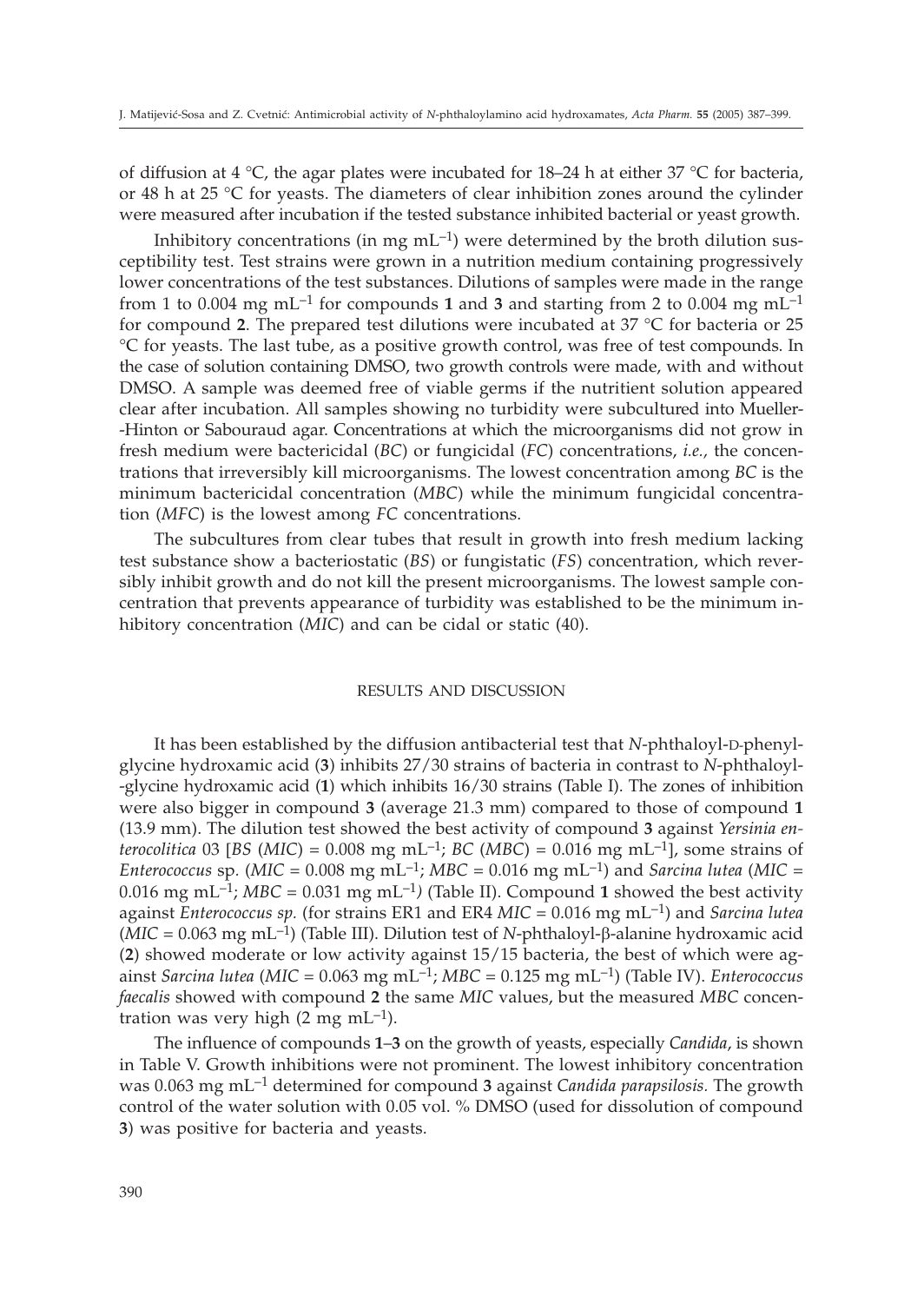|               |                                  | Inhibition zone (mm) |    |  |
|---------------|----------------------------------|----------------------|----|--|
| Bacteria      |                                  | 1                    | 3  |  |
| Gram-positive | Bacillus cereus ATCC 11778       |                      | 21 |  |
|               | Bacillus subtilis NCTC 8236      | 16                   |    |  |
|               | Sarcina flava R28                | 20                   | 30 |  |
|               | Sarcina lutea ATCC 9341          | 8                    | 23 |  |
|               | Staphylococcus aureus ATCC 6538P | 13                   | 20 |  |
|               | Staphylococcus aureus SR2        | 12                   | 19 |  |
|               | Staphylococcus aureus SR5        | 15                   | 21 |  |
|               | Staphylococcus aureus SJ3        | 11                   | 22 |  |
|               | Staphylococcus aureus SJ4        | 13                   | 18 |  |
|               | Enterococcus sp. ER1             | 16                   | 21 |  |
|               | Enterococcus sp. ER2             | 15                   | 20 |  |
|               | Enterococcus sp. ER3             | 16                   | 22 |  |
|               | Enterococcus sp. ER4             | 17                   | 19 |  |
|               | Enterococcus sp. ER5             | 15                   | 21 |  |
|               | Listeria monocytogenes           |                      |    |  |
| Gram-negative | Klebsiella oxytoca 1             | 12                   | 32 |  |
|               | Salmonella enteritidis           | 17                   | —  |  |
|               | Proteus mirabilis 1              |                      | 11 |  |
|               | Proteus mirabilis 1A             |                      | 9  |  |
|               | Proteus mirabilis 1B             |                      | 9  |  |
|               | Proteus rettgeri                 |                      | 10 |  |
|               | Proteus vulgaris                 |                      | 12 |  |
|               | Proteus sp.                      |                      | 13 |  |
|               | Escherichia coli R 16            |                      | 30 |  |
|               | Escherichia coli R30             |                      | 29 |  |
|               | Escherichia coli R19             |                      | 30 |  |
|               | Escherichia coli 0157; A2        |                      | 31 |  |
|               | Escherichia coli 0128; B12       |                      | 30 |  |
|               | Pseudomonas aeruginosa           |                      | 21 |  |
|               | Yersinia enterocolitica O3       | 7                    | 30 |  |

*Table I. Antibacterial activity of compounds 1 and 3 (diffusion test)*

The differences in inhibition of investigated *N*-phthaloylamino acid hydroxamates can be explained by the level of lipophilicity (log *P*, octanol/water partition coefficient) of structures **1**–**3**. In general, the most lipophilic compound, *N*-phthaloyl-D-phenylglycine hydroxamic acid (3,  $\log P = -6.776$ ), showed the highest inhibition and the least lipophilic compound *N*-phthaloyl-glycine hydroxamic acid  $(1, \log P = -8.367)$  the weakest one. Compound 2 (*N*-phthaloyl- $\beta$ -alanine hydroxamic acid, log  $P = -7.837$ ) gave the expected values between compounds **3** and **1**, closer to **1** (41**)**. For example, *BS* (*MIC*) for compound **3** was 0.008, for **2** it was 0.125 and for compound **1**, 0.500 mg mL–1 for *Yersinia.* The results for *Pseudomonas aeruginosa* were as follows: 0.250 for compound **3** and 0.500 mg mL–1 for compound **2**, while hydroxamic acid **1** showed no inhibition. In some cases compound **2** was more active than **1**, but never compared to compound **3.**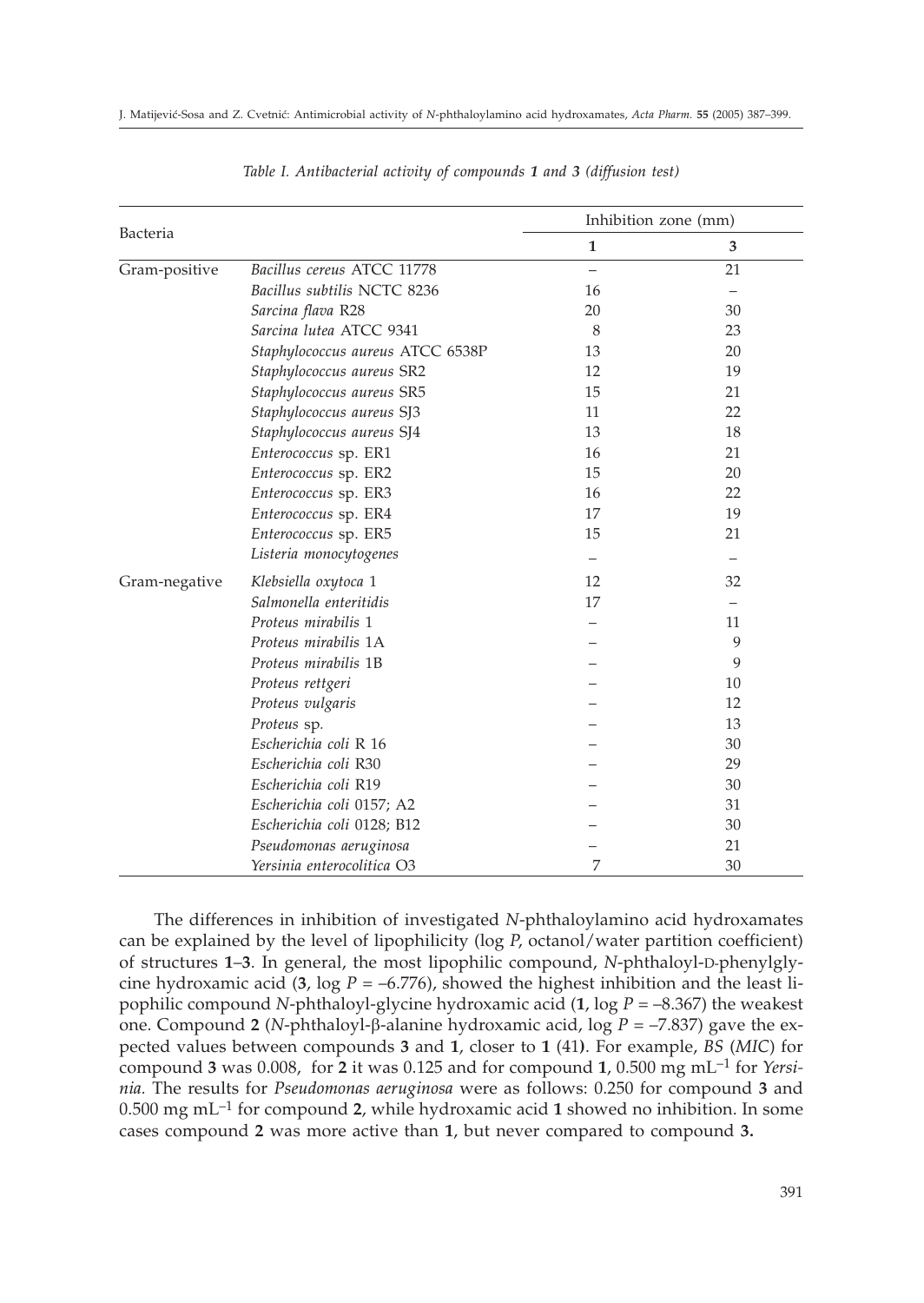|                                 | Concentration (mg mL <sup>-1</sup> ) |                        |                        |                        |                        |                        |                        |                 |        |
|---------------------------------|--------------------------------------|------------------------|------------------------|------------------------|------------------------|------------------------|------------------------|-----------------|--------|
| Bacteria                        | 1.000                                | 0.500                  | 0.250                  | 0.125                  | 0.063 0.031            |                        | 0.016                  | 0.008           | 0.004  |
| Gram-positive bacteria          |                                      |                        |                        |                        |                        |                        |                        |                 |        |
| Bacillus cereus ATCC11778       | BC <sup>a</sup>                      | $BS^{\rm b}$           | $^{+}$                 | $+$                    |                        | $+$                    | $+$                    | $+$             | $+$    |
| Sarcina flava R28               | BC <sup>a</sup>                      | BC <sup>a</sup>        | BC <sup>a</sup>        | BC <sup>a</sup>        | $BS^{\rm b}$           | $+$                    | $+$                    | $+$             | $^{+}$ |
| Sarcina lutea ATCC 9341         | <b>BC</b> <sup>a</sup>               | <b>BC</b> <sup>a</sup> | <b>BC</b> <sup>a</sup> | <b>BC</b> <sup>a</sup> | BC <sup>a</sup>        | BC                     | BS <sup>b</sup>        | $^{+}$          | $^{+}$ |
| Staphylococcus aureus ATCC6538P | <b>BC</b> <sup>a</sup>               | BC <sup>a</sup>        | $BS^{\rm b}$           | $^{+}$                 | $^{+}$                 | $^{+}$                 | $^{+}$                 | $^{+}$          | $^{+}$ |
| Staphylococcus aureus SR2       | BC <sup>a</sup>                      | BC <sup>a</sup>        | BC <sup>a</sup>        | $BS^{\rm b}$           | $^{+}$                 | $+$                    | $^{+}$                 | $^{+}$          | $^{+}$ |
| Staphylococcus aureus SR5       | <b>BC</b> <sup>a</sup>               | <b>BC</b> <sup>a</sup> | <b>BC</b> <sup>a</sup> | BS <sup>b</sup>        | $^{+}$                 | $^{+}$                 | $+$                    | $^{+}$          | $+$    |
| Staphylococcus aureus SJ3       | BC <sup>a</sup>                      | BC <sup>a</sup>        | $BS^{\rm b}$           | $+$                    | $^{+}$                 | $+$                    | $+$                    | $+$             | $+$    |
| Staphylococcus aureus SJ4       | BC <sup>a</sup>                      | BC <sup>a</sup>        | $BS^{\rm b}$           | $+$                    | $^{+}$                 | $+$                    | $+$                    | $^{+}$          | $^{+}$ |
| Enterococcus sp. ER1            | <b>BC</b> <sup>a</sup>               | <b>BC</b> <sup>a</sup> | <b>BC</b> <sup>a</sup> | <b>BC</b> <sup>a</sup> | BC <sup>a</sup>        | BC                     | BS <sup>b</sup>        | $^{+}$          | $^{+}$ |
| Enterococcus sp. ER2            | BC <sup>a</sup>                      | BC <sup>a</sup>        | BC <sup>a</sup>        | BC <sup>a</sup>        | BC <sup>a</sup>        | BC <sup>a</sup>        | BC <sup>a</sup>        | $BS^{\rm b}$    | $^{+}$ |
| Enterococcus sp. ER3            | <b>BC</b> <sup>a</sup>               | BC <sup>a</sup>        | BC <sup>a</sup>        | <b>BC</b> <sup>a</sup> | BC <sup>a</sup>        | BC                     | $BS^{\rm b}$           | $+$             | $+$    |
| Enterococcus sp. ER4            | <b>BC</b> <sup>a</sup>               | <b>BC</b> <sup>a</sup> | <b>BC</b> <sup>a</sup> | <b>BC</b> <sup>a</sup> | BC <sup>a</sup>        | <b>BC</b>              | BS <sup>b</sup>        | $+$             | $^{+}$ |
| Enterococcus sp. ER5            | BC <sup>a</sup>                      | BC <sup>a</sup>        | BC <sup>a</sup>        | BC <sup>a</sup>        | BC <sup>a</sup>        | BC <sup>a</sup>        | <b>BC</b> <sup>a</sup> | BSb             | $+$    |
| Listeria monocytogenes          | <b>BC</b> <sup>a</sup>               | $BS^{\rm b}$           | $^{+}$                 | $^{+}$                 | $^{+}$                 | $\! + \!\!\!\!$        | $^{+}$                 | $^{+}$          | $^{+}$ |
| Gram-negative bacteria          |                                      |                        |                        |                        |                        |                        |                        |                 |        |
| Klebsiella oxytoca              | BC <sup>a</sup>                      | $BS^{\rm b}$           | $+$                    | $+$                    | $^{+}$                 | $+$                    | $+$                    | $+$             | $+$    |
| Proteus mirabilis 1             | <b>BC</b> <sup>a</sup>               | $BS^{\rm b}$           | $^{+}$                 | $+$                    | $^{+}$                 | $+$                    | $+$                    | $^{+}$          | $^{+}$ |
| Proteus mirabilis 1A            | <b>BC</b> <sup>a</sup>               | BS <sup>b</sup>        | $^{+}$                 | $^{+}$                 | $^{+}$                 | $+$                    | $^{+}$                 | $^{+}$          | $^{+}$ |
| Proteus rettgeri                | BC <sup>a</sup>                      | BC <sup>a</sup>        | $BS^{\rm b}$           | $^{+}$                 | $^{+}$                 | $^{+}$                 | $^{+}$                 | $^{+}$          | $+$    |
| Proteus vulgaris                | BC <sup>a</sup>                      | BC <sup>a</sup>        | $BS^{\rm b}$           | $+$                    | $^{+}$                 | $+$                    | $^{+}$                 | $^{+}$          | $^{+}$ |
| Proteus sp.                     | <b>BC</b> <sup>a</sup>               | BS <sup>b</sup>        | $+$                    | $+$                    | $^{+}$                 | $^{+}$                 | $^{+}$                 | $^{+}$          | $^{+}$ |
| Esherichia coli R16             | BC <sup>a</sup>                      | <b>BC</b> <sup>a</sup> | $BS^{\rm b}$           | $^{+}$                 | $^{+}$                 | $+$                    | $+$                    | $^{+}$          | $^{+}$ |
| Esherichia coli R30             | BC <sup>a</sup>                      | BC <sup>a</sup>        | BC <sup>a</sup>        | $BS^{\rm b}$           | $^{+}$                 | $+$                    | $^{+}$                 | $^{+}$          | $^{+}$ |
| Esherichia coli R 19            | <b>BC</b> <sup>a</sup>               | <b>BC</b> <sup>a</sup> | <b>BC</b> <sup>a</sup> | BS <sup>b</sup>        | $^{+}$                 | $+$                    | $+$                    | $+$             | $^{+}$ |
| Esherichia coli 0157; A2        | BC <sup>a</sup>                      | BC <sup>a</sup>        | $BS^{\rm b}$           | $+$                    | $^{+}$                 | $+$                    | $+$                    | $+$             | $+$    |
| Esherichia coli 0128; B12       | BC <sup>a</sup>                      | BC <sup>a</sup>        | $BS^{\rm b}$           | $^{+}$                 | $\! +$                 | $^{+}$                 | $^{+}$                 | $^{+}$          | $^{+}$ |
| Yersinia enterocolitica O3      | <b>BC</b> <sup>a</sup>               | <b>BC</b> <sup>a</sup> | <b>BC</b> <sup>a</sup> | <b>BC</b> <sup>a</sup> | <b>BC</b> <sup>a</sup> | <b>BC</b> <sup>a</sup> | <b>BC</b> <sup>a</sup> | BS <sup>b</sup> | $^{+}$ |

*Table II. Bactericidal (BC) and bacteriostatic (BS) concentrations of* N*-phthaloyl-D-phenylglycine hydroxamic acid (3)*

+ Growth of bacteria.

a Total inhibition of growth.

<sup>b</sup> Partial inhibition of growth (here identical to *MIC*).

The big difference between the behaviour of the most lipophilic structure **3** and the least lipophilic **1** against Gram-negative bacteria is noteworthy. The fact that the more lipophilic substance showed better inhibition can be explained by its easier passing through the lipophilic membrane where it inhibits the LpxC enzyme. To be useful against the LpxC enzyme, an inhibitor should recognize Zn coordination and the surfaces in the enzyme active site – a hydrophobic tunnel occupied by appropriately positioned fatty acid substituents.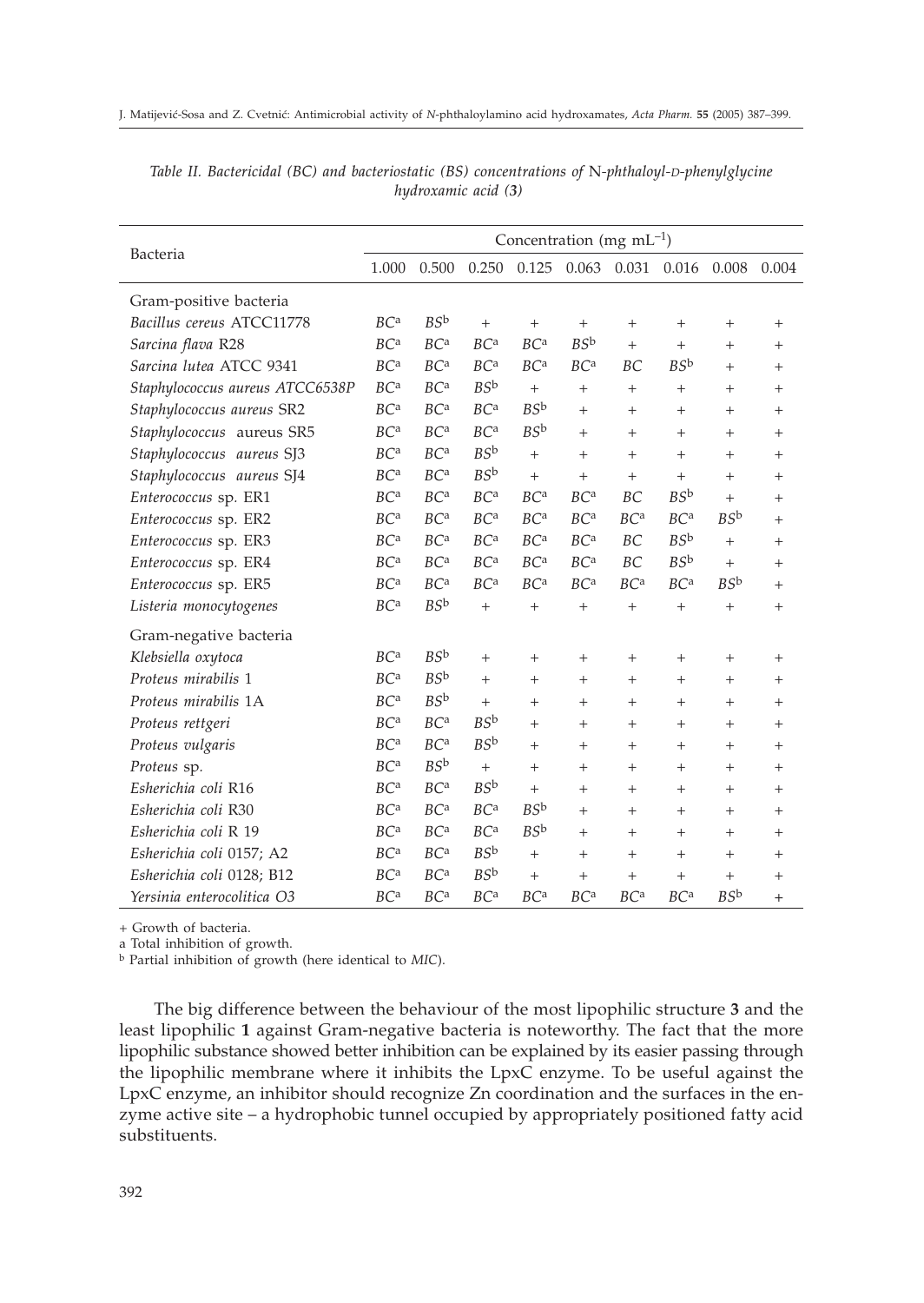|                                  | Concentration (mg $mL^{-1}$ ) |           |           |           |           |           |           |           |
|----------------------------------|-------------------------------|-----------|-----------|-----------|-----------|-----------|-----------|-----------|
| Bacteria                         | 1.000                         | 0.500     | 0.250     | 0.125     | 0.063     | 0.031     | 0.016     | 0.008     |
| Gram-positive bacteria           |                               |           |           |           |           |           |           |           |
| Bacillus subtilis NCTC8236       | BC                            | <b>BS</b> | $+$       | $+$       | $+$       | $^{+}$    | $+$       | $^{+}$    |
| Sarcina flava R28                | BC                            | BC        | <b>BS</b> | $+$       | $+$       | $^{+}$    | $^{+}$    | $^{+}$    |
| Sarcina lutea ATCC 9341          | BC                            | ВC        | ВC        | BC        | <b>BS</b> | $+$       | $^{+}$    | $^{+}$    |
| Staphylococcus aureus ATCC 6538P | BC                            | <b>BS</b> | <b>BS</b> | $+$       | $+$       | $+$       | $+$       | $+$       |
| Staphylococcus aureus SR2        | BC                            | BC        | <b>BS</b> | $+$       | $+$       | $^{+}$    | $^{+}$    | $^{+}$    |
| Staphylococcus aureus SR5        | BC                            | ВC        | <b>BS</b> | $+$       | $+$       | $+$       | $+$       | $+$       |
| Staphylococcus aureus SR3        | BC                            | <b>BS</b> | $+$       | $+$       | $+$       | $+$       | $+$       | $+$       |
| Staphylococcus aureus SR4        | BC                            | <b>BS</b> | $+$       | $+$       | $+$       | $+$       | $+$       | $+$       |
| Enterococcus sp. ER1             | ВC                            | BC        | ВC        | ВC        | BC        | <b>BS</b> | $+$       | $+$       |
| Enterococcus sp. ER2             | ВC                            | BC        | BC        | BC        | BC        | BC        | <b>BS</b> | $+$       |
| Enterococcus sp. ER3             | BC                            | BC        | BC        | BC        | BC        | <b>BS</b> | $+$       | $+$       |
| Enterococcus sp. ER4             | <b>BC</b>                     | BC        | BC        | <b>BC</b> | BC        | BC.       | BS        | $^{+}$    |
| Enterococcus sp. ER5             | ВC                            | BC        | BC        | BC        | BC        | <b>BS</b> | $+$       | $+$       |
| Gram-negative bacteria           |                               |           |           |           |           |           |           |           |
| Klebsiella oxytoca               | BC                            | <b>BS</b> | $^{+}$    | $^{+}$    | $^{+}$    | $^{+}$    | $^{+}$    | $+$       |
| Salmonella enteritidis           | $+$                           | $+$       | $+$       | $+$       | $+$       | $+$       | $+$       | $+$       |
| Yersinia enterocolitica O3       | ВC                            | <b>BS</b> | $^{+}$    | $+$       | $\ddot{}$ | $^{+}$    | $^{+}$    | $\ddot{}$ |

*Table III. Bactericidal (BC) and bacteriostatic (BS) concentrations of* N*-phthaloyl-glycine hydroxamic acid (1)*

+ Growth of bacteria.

Structure-affinity relationships for aliphatic LpxC inhibitors with saturated  $C_6-C_{12}$ chain revealed that the more lipophilic inhibitor, with longer chain lengths of  $C_{10}$ , exhibited significant binding affinity for *Aquifex Aeolicus* Lpxc to chain C<sub>6</sub> (33). Stronger LpxC inhibition does not automatically mean better antibacterial activity. Very hydrophobic groups often exhibit excellent enzyme inhibitory activity while showing little to no antibacterial activity. Such steric bulky groups may become trapped in the cell membrane, where they can associate with bacterial lipid bilayers, bind to bacterial proteins, interact with some enzymes or receptors, resulting in low inhibitor concentrations in the cytoplasm. Despite the fact that antibacterial and LpxC enzyme inhibitory properties are not strictly correlated, it is most important that there are no compounds that exhibit significant antibacterial activity but lack enzyme inhibitory activity (30).

Antibacterial activity of *N*-phthaloyl-amino acid hydroxamates **1**–**3** against both Gram- -positive and Gram-negative bacteria can be explained by inhibition of the PDF enzyme. Comparison of the results obtained from isolated PDF and the whole cell system showed that inhibitions were similar. Thus, the whole cell antibacterial activity could be mainly attributed to the inhibition of PDF enzyme as the most important enzyme in protein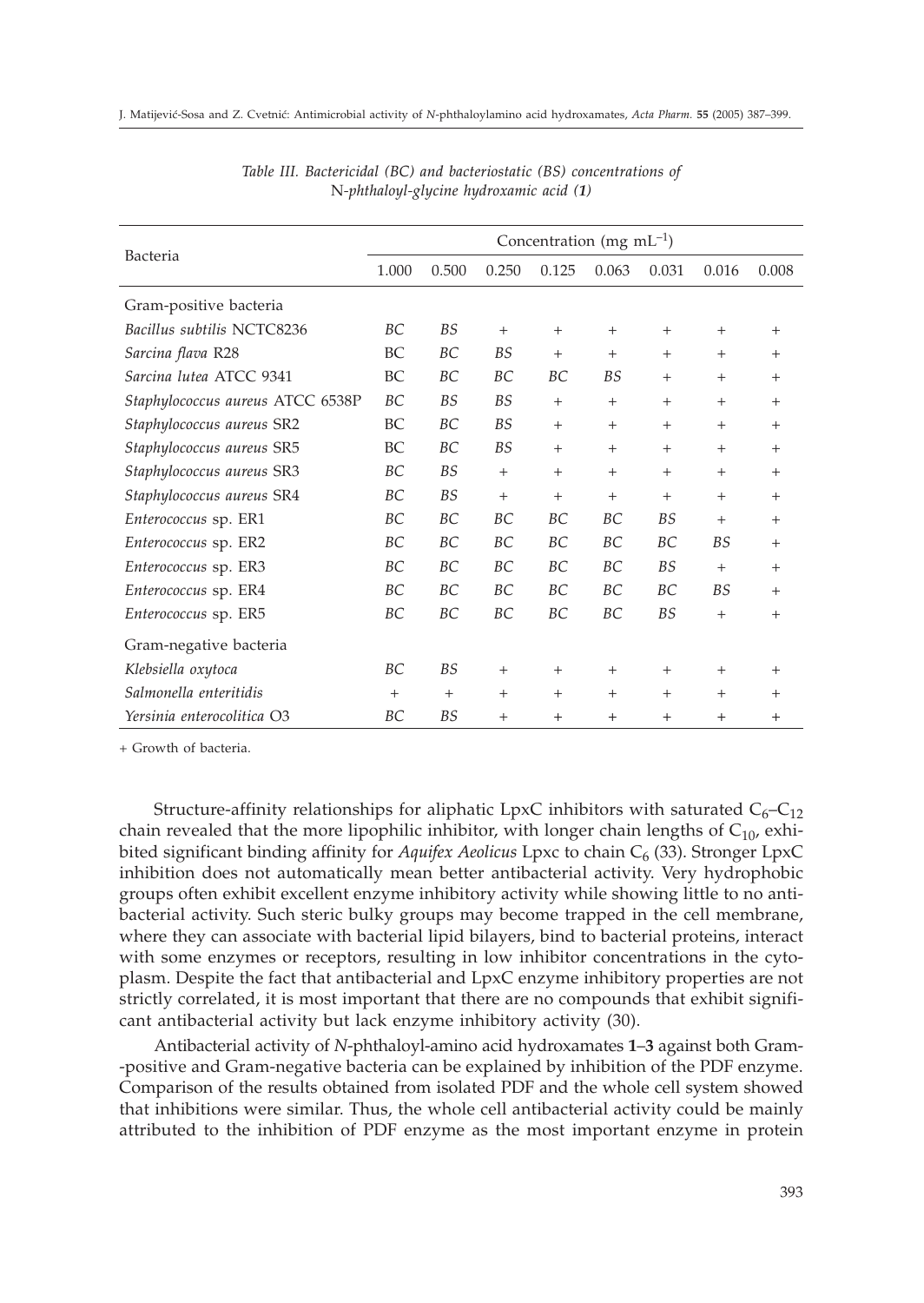|                        | Concentration (mg $mL^{-1}$ ) |           |           |           |           |           |        |  |  |
|------------------------|-------------------------------|-----------|-----------|-----------|-----------|-----------|--------|--|--|
| Bacteria               | 2.000                         | 1.000     | 0.500     | 0.250     | 0.125     | 0.063     | 0.031  |  |  |
| Gram-positive bacteria |                               |           |           |           |           |           |        |  |  |
| Bacillus subtilis      | <b>BS</b>                     | $+$       | $+$       | $+$       | $+$       | $+$       | $^{+}$ |  |  |
| Bacillus cereus        | <b>BS</b>                     | <b>BS</b> | $^{+}$    | $^{+}$    | $+$       | $+$       | $^{+}$ |  |  |
| Bacillus pumilus       | <b>BS</b>                     | $+$       | $+$       | $+$       | $^{+}$    | $^{+}$    | $^{+}$ |  |  |
| Sarcina lutea          | BC                            | BC        | BC        | BC        | BC        | <b>BS</b> | $^{+}$ |  |  |
| Staphylococcus aureus  | ВC                            | ВC        | <b>BS</b> | $^{+}$    | $+$       | $+$       | $^{+}$ |  |  |
| Enterococcus sp.       | <b>BS</b>                     | <b>BS</b> | BS        | <b>BS</b> | $+$       | $^{+}$    | $^{+}$ |  |  |
| Enterococcus faecalis  | BC                            | <b>BS</b> | <b>BS</b> | <b>BS</b> | <b>BS</b> | <b>BS</b> | $^{+}$ |  |  |
| Listeria monocytogenes | BC                            | <b>BS</b> | BS        | $+$       | $+$       | $+$       | $+$    |  |  |
| Gram-negative bacteria |                               |           |           |           |           |           |        |  |  |
| Esherichia coli        | BC                            | <b>BS</b> | <b>BS</b> | <b>BS</b> | <b>BS</b> | $+$       | $^{+}$ |  |  |
| Salmonella enteritidis | BC                            | BC        | <b>BS</b> | $^{+}$    | $^{+}$    | $^{+}$    | $^{+}$ |  |  |
| Klebsiella oxytoca     | BC                            | <b>BS</b> | <b>BS</b> | <b>BS</b> | $^{+}$    | $^{+}$    | $^{+}$ |  |  |
| Pseudomonas aeruginosa | BC                            | <b>BS</b> | <b>BS</b> | $+$       | $^{+}$    | $+$       | $+$    |  |  |
| Proteus mirabilis      | BC                            | <b>BS</b> | <b>BS</b> | $^{+}$    | $^{+}$    | $^{+}$    | $^{+}$ |  |  |
| Yersinia sp.           | ВC                            | ВC        | BC        | BC        | ΒS        | $^{+}$    | $^{+}$ |  |  |
| Serratia sp.           | ВC                            | <b>BS</b> | <b>BS</b> | <b>BS</b> | $+$       | $+$       | $+$    |  |  |

*Table IV. Bactericidal (*BC*) and bacteriostatic (*BS*) concentrations of* N*-phthaloyl--alanine hydroxamic acid (2)*

+ Growth of bacteria.

synthesis of bacteria. Quantitative structure relationship (QSAR) studies demonstrated the importance of small lipophilic substituents for increasing inhibitory activity, but not of bulky lipophilic ones (23, 37). The barriers determinated by the volume of  $\alpha$ -aminoacyl hydroxamates were established also by studying HP urease inhibition (23, 36).

From the mentioned results on structure-inhibition relationships from the references, it can be seen that inhibition, in general, increases with lipophilicity but is sterically limited. With regard to the fact that antibacterial activity and inhibition of the PDF enzyme are almost identical and, what is more, this enzyme participates in all bacteria, it can be concluded that the inhibitions of bacteria with *N*-phthaloyl-amino acid hydroxamates **1**–**3**, presented in this work, are caused first by inhibition of PDF enzyme. The presented results further indicate participation of LpxC enzyme inhibition because of the great difference in the behavior of Gram-negative bacteria. The process of inhibition also includes other metalloenzymes, certainly some specific urease in some Gram-negative bacteria.

The presented results of inhibition dependence on the hydrophobicity of hydroxamato structures **1–3** are in agreement with the published ones.

In general, hydroxamic acids are capable of inhibiting bacterial enzymes due to their high chelating affinity towards metal ion in the active centre of the enzyme (28, 32,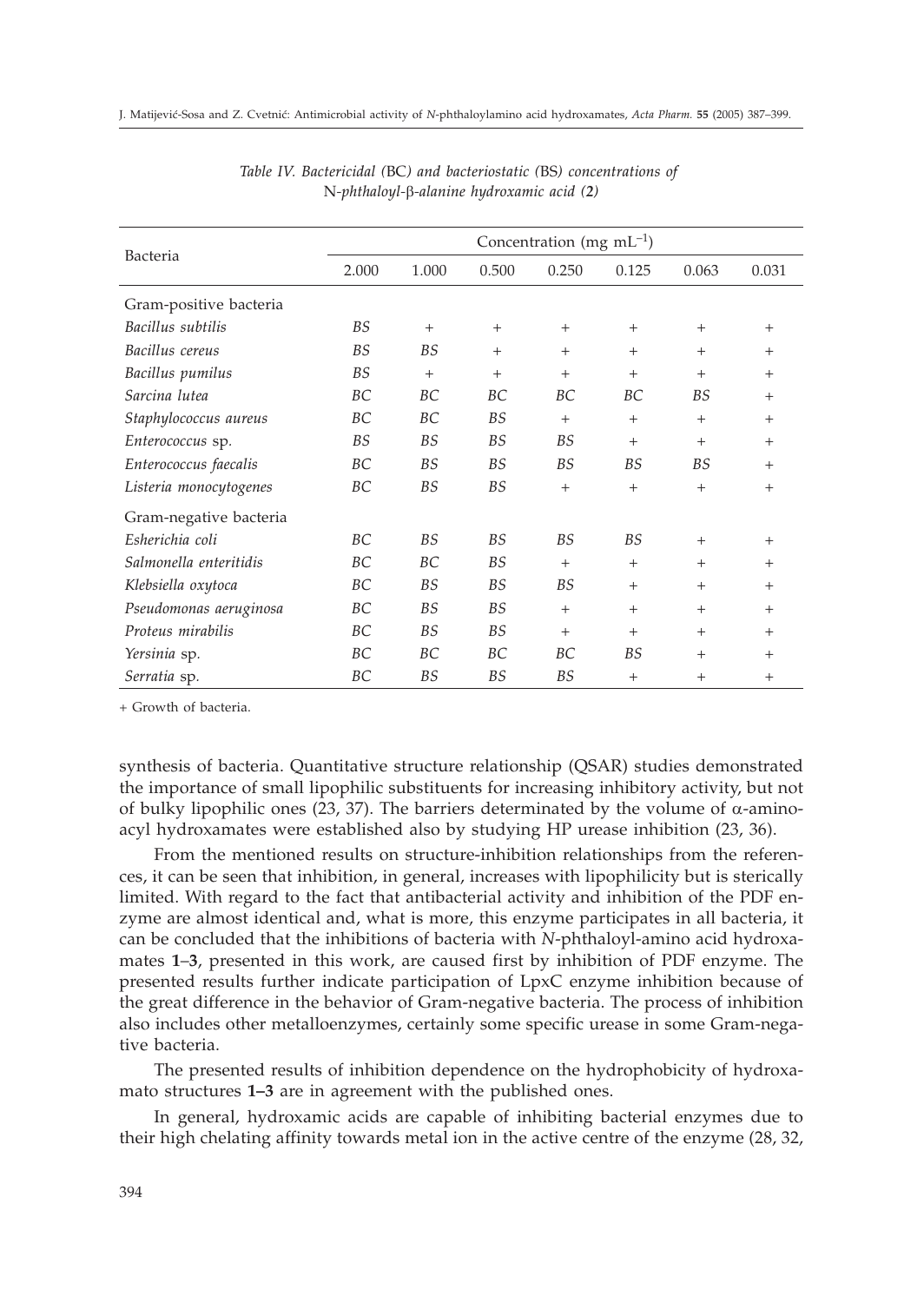|                          | Compd.         | Concentration (mg mL $^{-1}$ ) |                 |                 |                 |                 |        |  |
|--------------------------|----------------|--------------------------------|-----------------|-----------------|-----------------|-----------------|--------|--|
| Yeasts                   | No.            | 1.000                          | 0.500           | 0.250           | 0.125           | 0.063           | 0.031  |  |
| Candida tropicalis       | $\mathbf{1}$   | FC <sup>a</sup>                | FC <sup>a</sup> | $FS^b$          | $+$             | $+$             | $^{+}$ |  |
|                          | $\overline{2}$ | FC <sup>a</sup>                | FC <sup>a</sup> | FC <sup>a</sup> | $FS^b$          | $+$             | $^{+}$ |  |
|                          | 3              | FC <sup>a</sup>                | $FS^b$          | $FS^b$          | $+$             | $+$             | $^{+}$ |  |
| Candida albicans         | $\mathbf{1}$   | FSb                            | $^{+}$          | $+$             |                 | $+$             | $^{+}$ |  |
|                          | $\overline{2}$ | FC <sup>a</sup>                | FC <sup>a</sup> | FSb             | $FS^b$          | $^{+}$          | $^{+}$ |  |
|                          | 3              | FC <sup>a</sup>                | $FS^b$          | $FS^b$          | $\! + \!\!\!\!$ | $^{+}$          | $^{+}$ |  |
| Candida glabrata         | $\mathbf{1}$   | FC <sup>a</sup>                | $FS^b$          | $+$             | $+$             | $+$             | $+$    |  |
|                          | $\overline{2}$ | FC <sup>a</sup>                | FSb             | $+$             | $+$             | $+$             | $+$    |  |
|                          | 3              | FC <sup>a</sup>                | $FS^b$          | $+$             | $+$             | $^{+}$          | $^{+}$ |  |
| Candida kefyr            | $\mathbf{1}$   | FC <sup>a</sup>                | FC <sup>a</sup> | FC <sup>a</sup> | FC <sup>a</sup> | $+$             | $+$    |  |
|                          | $\overline{2}$ | $FS^{\rm b}$                   | FSb             | $+$             | $+$             | $^{+}$          | $^{+}$ |  |
|                          | 3              | FC <sup>a</sup>                | FC <sup>a</sup> | FC <sup>a</sup> | FC <sup>a</sup> | $+$             | $^{+}$ |  |
| Candida parapsilosis     | $\mathbf{1}$   | FSb                            | FS <sup>b</sup> | $+$             | $+$             | $+$             | $^{+}$ |  |
|                          | $\overline{2}$ | FC <sup>a</sup>                | $FS^b$          | $+$             | $+$             | $+$             | $^{+}$ |  |
|                          | 3              | FC <sup>a</sup>                | FC <sup>a</sup> | FC <sup>a</sup> | FC <sup>a</sup> | FSb             | $^{+}$ |  |
| Criptococus neoformans   | $\mathbf{1}$   | FC <sup>a</sup>                | $+$             | $^{+}$          | $^{+}$          | $^{+}$          | $^{+}$ |  |
|                          | $\overline{2}$ | FC <sup>a</sup>                | $FS^b$          | $+$             | $+$             | $+$             | $+$    |  |
|                          | 3              | FC <sup>a</sup>                | FC <sup>a</sup> | FC <sup>a</sup> | FC <sup>a</sup> | $^{+}$          | $^{+}$ |  |
| Candida krusei           | $\overline{2}$ | FC <sup>a</sup>                | $FS^b$          | $+$             | $+$             | $+$             | $+$    |  |
| Geotrichum sp.           | $\overline{2}$ | FSb                            | $FS^b$          | $+$             | $+$             | $+$             | $+$    |  |
| Saccharomyces cerevisiae | $\overline{2}$ | $FS^b$                         | $+$             | $+$             | $\! + \!\!\!\!$ | $^{+}$          | $^{+}$ |  |
| Hansenula anomala        | $\overline{2}$ | $FS^b$                         | $^{+}$          | $^{+}$          | $\! + \!\!\!\!$ | $\! + \!\!\!\!$ | $^{+}$ |  |

*Table V. Fungicidal* (FC) *and fungistatic* (FS) *activity against yeasts of* N*-phthaloyl-amino acid hydroxamates 1–3*

+ Growth of yeasts.

<sup>a</sup> Total inhibition of growth.

<sup>b</sup> Partial inhibition of growth (identical to *MIC*).

37). Phthalimides contribute to bacterial growth inhibition by mechanisms that are not quite clear, probably by destabilizing m-RNA of bacterial enzymes (10, 17, 18).

To find if phthalimido or hydroxamato groups contribute to better inhibition, the influence of *N*-phthaloyl-glycine and glycine hydroxamic acid on the growth of bacteria was also examined. As expected, the inhibition of most bacteria was stronger with *N*phthaloyl-glycine hydroxamic acid (**1**) than with *N*-phthaloyl-glycine or with glycine hydroxamic acid. A similar result was obtained for the growth inhibition of *Lepidium sativum* L. (38). According to the differences in activity between hydroxamato and phthalimido moieties, phthalimido structure was more effective against some bacteria, hydroxamato structure against the other.

Further, no regularity among activities against yeasts was found for compounds **1**–**3.**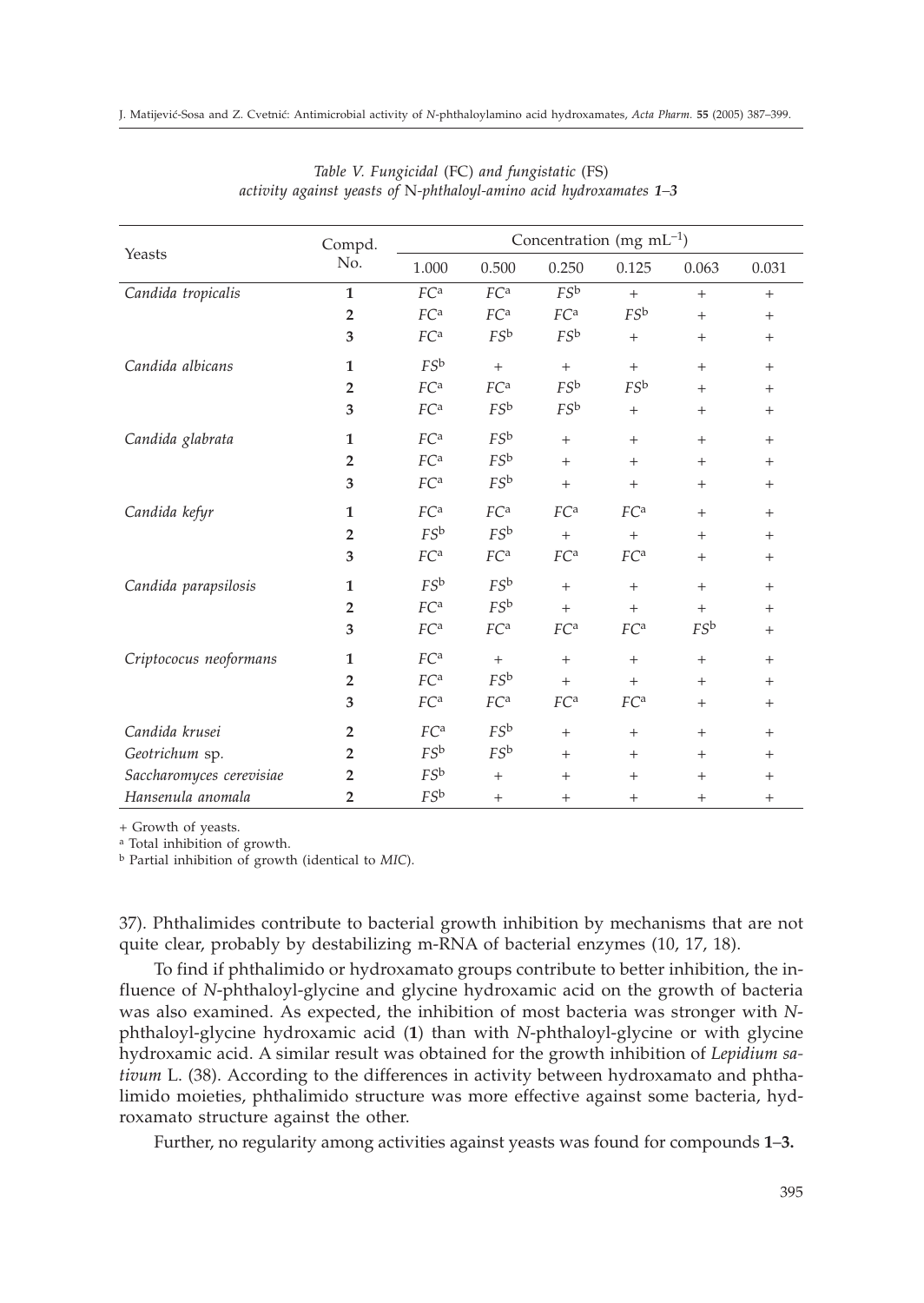#### **CONCLUSIONS**

The examined *N*-phthaloylamino acid hydroxamates **1**–**3** showed a broad antibacterial activity, especially the activity of the most lipophilic compound, *N*-phthaloyl-D-phenylglycine hydroxamic acid (**3**). *MIC* was 0.008 mg mL–1 for compound **3** against *Yersinia enterocolitica* O3, confirmed by a large inhibition zone (30 mm) in the diffusion test.

The inhibition of both Gram-positive and Gram-negative bacteria by the examined phthalimido-hydroxamates can be contributed to inhibition of probably the most important enzyme for the growth of bacteria, the PDF enzyme. Owing to the fact that this enzyme is not involved in the eukariotic cytoplasmatic protein synthesis and therefore PDF inhibited bacteria can not develop resistance against antimicrobial agents, PDF is a potentially attractive target for antibacterial drug design.

The inhibition of Gram-negative bacteria by the examined substances includes also inactivation of the LpxC enzyme, the key of endotoxin, as well as some specific enzymes *e.g.* urease, one of exotoxins. Owing to its inhibitory activity depending on lipophilicity, *N*-phthaloyl-D-phenylglycine hydroxamic acid (**3**) was established to possess the best antimicrobial activity against Gram-negative bacteria.

The results of the antibacterial investigations described in this work are in agreement with some earlier published data and provide another contribution to the structure-antibacterial activity relationship.

The inhibitory activity of tested substances against yeasts was rather weak. The best *MIC* value (0.063 mg mL<sup>-1</sup>) was obtained in the determination of compound 3 activity against *Candida parapsilosis.*

*Acknowledgement*. – This work is part of scientific project of Professor S. Pepeljnjak, PhD: »Micromycetes, toxins, influence on health and prevention« No. 0006641, which is supported by Ministry of Science, Education and Sports of Republic of Croatia.

#### REFERENCES

- 1. O. L. Hoffmann and A. E. Smith*,* A new group of plant growth regulators, *Science* **109** (1949) 588.
- 2. H. Koch, Phytopharmakologische Untersuchung von Thalidomid, seinen Metaboliten and einigen strukturverwandten Verbindungen, *Sci. Pharm*. **39** (1971) 209–247.
- 3. Lj. Butula, N. Kujund`i}, M. Malnar and I. Vuku{i}, Mitodepressive effect of some *N*-substituted phthalimides on *Lepidium sativum* L., *Pharmazie* **30** (1975) 753.
- 4. T. Midtvet, The effect of thalidomide on the growth curve of a riboflavine-dependent microbe, *Acta Pathol. Microbiol. Scand*. **58** (1963) 355–362.
- 5. P. Kant and R. K. Saksena, Synthesis and antimicrobial activity of some new 2-phenyl-3-*p*-(2 methyl-3-aryl-4-oxo-thiazolin-2-yl) phenyl-quinazolin-4-ones and 2-phenyl-3-*p*-(1-aryl-3-phthalimido-4-methylazetidin-2-one-2-yl) phenyl-quinazolin-4-ones*, Indian J. Het. Chem.* **12** (2003) 315–318.
- 6. G. L. Kennedy, J. R. D. W. Arnold and M. L. Keplinger, Mutagenicity studies with captan, captofol, folpet and thalidomide, *Food Cosmet. Toxicol***. 13** (1975) 55–61.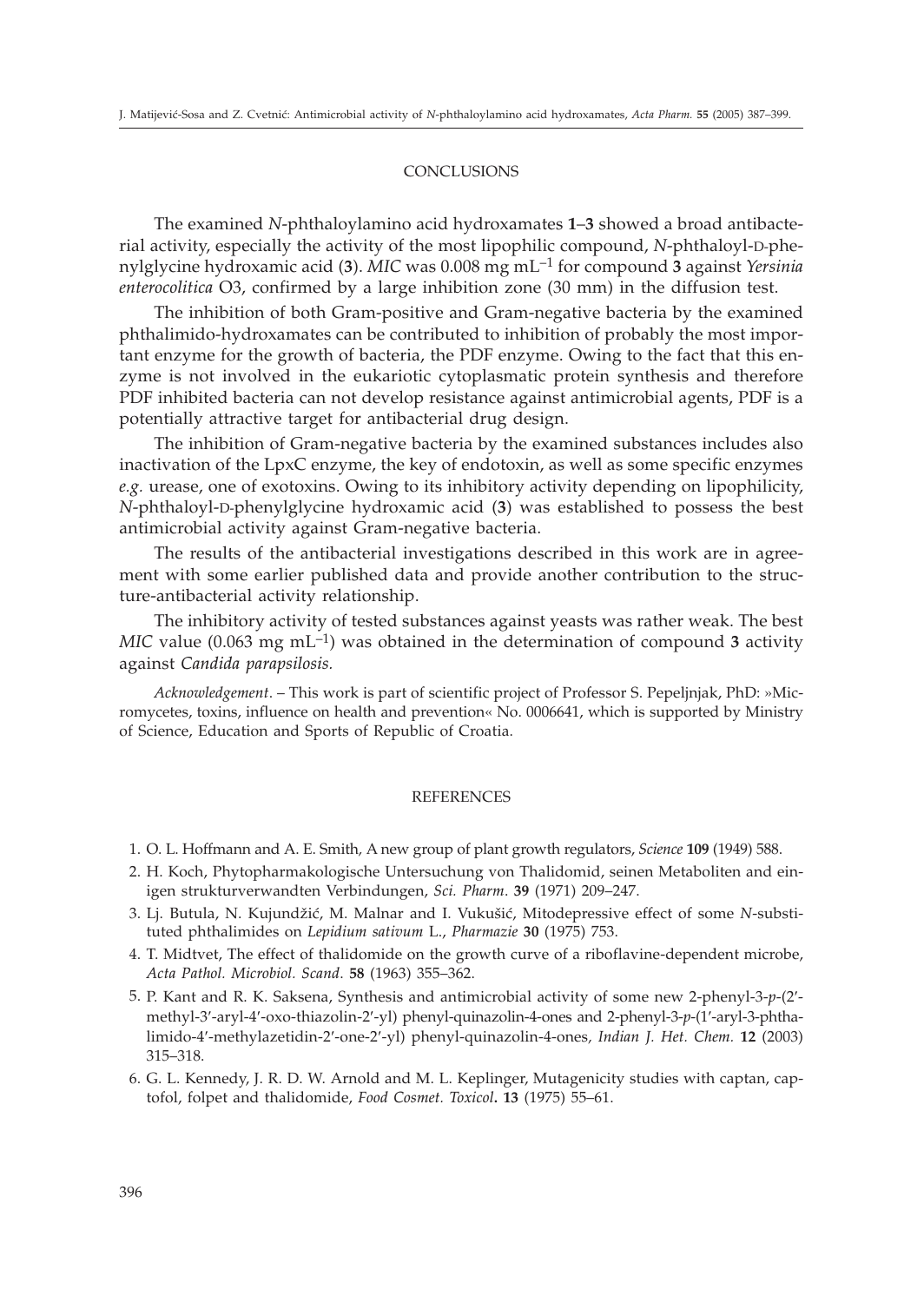- 7. E. Fernandez-Martinez, M. S. Morales-Rios, V. Perez-Alvarez and P. Muriel, Effects of thalidomide and 3-phthalimido-3-(3,4-dimethoxyphenyl)-propanamide on bile duct obstruction-induced cirrhosis in the rat, *Drug Dev. Res*. **54** (2001) 209–218.
- 8. E. R. Lepper, S. S. W. Ng, M. Gutschow, M. Weiss, S. Hauschildt, T. K. Hecker, F. A. Luzzio, K. Eger and W. D. Figg, Comparative molecular field analysis and comparative molecular similarity indices analysis of thalidomide analogues as angiogenesis inhibitors, *J. Med. Chem*. **47** (2004) 2219–2227.
- 9. X. X. Zhu, T. Giordano, Q. S. Yu, H. W. Holloway, T. A. Perry, D. K. Lahiri, A. Brossi and N. H. Greig, Thiothalidomides: Novel isosteric analogues of thalidomide with enhanced TNF-alpha inhibitory activity, *J. Med. Chem.* **46** (2003) 5222–5229.
- 10. M. E. Franks, G. R. Macpherson and W. D. Figg, Thalidomide, *Lancet* **363** (2004) 1802–1811.
- 11. M. Sayarlioglu, M. C. Kotan, N. Totcu, H. Arslanturk and A. Gul, Treatment of recurrent perforating intestinal ulcers with thalidomide in Behcet's disease, *Ann. Pharmacother.* **38** (2004) 808-811.
- 12. R. Srinivasan and G. R. Lichtenstein, Recent developments in the pharmacological treatment of Crohn's disease, *Expert Opin. Investig. Drugs* 13 (2004) 373-391.
- 13. K. Q. Lu, S. Brennenman, R. Burns, A. Vink, E. Gaines, A. Haake and A. Gaspari, Thalidomide inhibits UVB-induced mouse keratinocyte apoptosis by both TNF-alpha-dependent and TNF- -alpha-independent pathways, *Photoderm. Photoimm. Photomed.* **19** (2003) 272–280.
- 14. H. R. Gockel, A. Lugering, J. Heidemann, M. Schmidt, W. Domschke, T. Kucharzil and N. Lugering, Thalidomide induced apoptosis in human monocytes by using a cytochrome c-dependent patway, *J. Immunol.* **172** (2004) 5103–5109.
- 15. A. R. Kerr and J. A. Ship, Management strategies for HIV-associated aphthous stomatitis, *Am. J. Clin. Dermat*. **4** (2003) 669–680.
- 16. L. Tsenova, A. Bergtold, V. H. Freedman, R. A. Young and G. Kaplan, Tumor necrosis factor alpha is a determinant of pathogenesis and disease progression in mycobacterial infection in the central nervous system, *Proc. Natl. Acad. Sci. USA* **96 (**1999) 5657–5662.
- 17. Y. S. Kim, J. S. Kim, H. C. Jung and I. S. Song, The effects of thalidomide on the stimulation of NF-kappa B activity and TNF-alpha production by lipopolysaccharide in the human colonic epithelial cell line, *Mol*. *Cells* **17** (2004) 210–216.
- 18. A. Orzeszko, J. Vilpo, L. Vilpo and B. Kaminska, Synthesis and anticancer activity of 5-phthaloyl-nucleosides*, Pharmazie* **58** (2003) 169–172.
- 19. P. Yogeeswari, D. Sriram, V. Saraswat, J. V. Ragavendran, M. M. Kumar, S. Murugesan, R. Thirumurugan and J. P. Stables, Synthesis and anticonvulsant and neurotoxicity evaluation of *N*-4- -phthalimido phenyl (thio) semicarbazides, *Eur. J. Pharm. Sci***. 20** (2003) 341–346.
- 20. S. Lentzsch, M. S. Rogers, R. LeBlanc, A. E. Birsner, J. H. Shah, A. M. Treston, K. C. Anderson and R. J. D'Amato, *S*-3-amino-phthalimido-glutarimide inhibits angiogenesis and growth of B-cell neoplasias in mice, *Cancer Res.* **62** (2002) 2300–2305.
- 21. J. N. Neilands, Hydroxamic acids in nature, *Science* **156** (1967) 1443–1447.
- 22. Z. Eckstein and T. Urbanski*,* The biological active naturally occurring and synthetic hydroxamic acid derivatives, *Wiad. Chem.* **37** (1983) 348–388.
- 23. E. M. F. Muri, M. J. Nieto, R. D. Sindelar and J. S. Williamson, Hydroxamic acids as pharmacological agents, *Curr. Med. Chem*. **9** (2002) 1631–1653.
- 24. I. A. Butovich and C. C. Reddy, Inhibition of potato lipoxygenase by linoleyl hydroxamic acid kinetic and EPR spectral evidence for a two-sted reaction, *Biochem. J*. **365** (2002) 865–871.
- 25. M. Dimartino, C. Wolff, W. High, G. Stroup, S. Hoffman, J. Laydon, J. C. Lee, D. Bertolini, W. A. Galloway, M. J. Crimmin, M. Davis and S. Davis, Anti-arthritic activity of hydroxamic acid-based pseudopeptide inhibitors of matrix metalloproteinases and TNF- $\alpha$  processing, *Inflamm. Res.* **46** (1997) 211–215.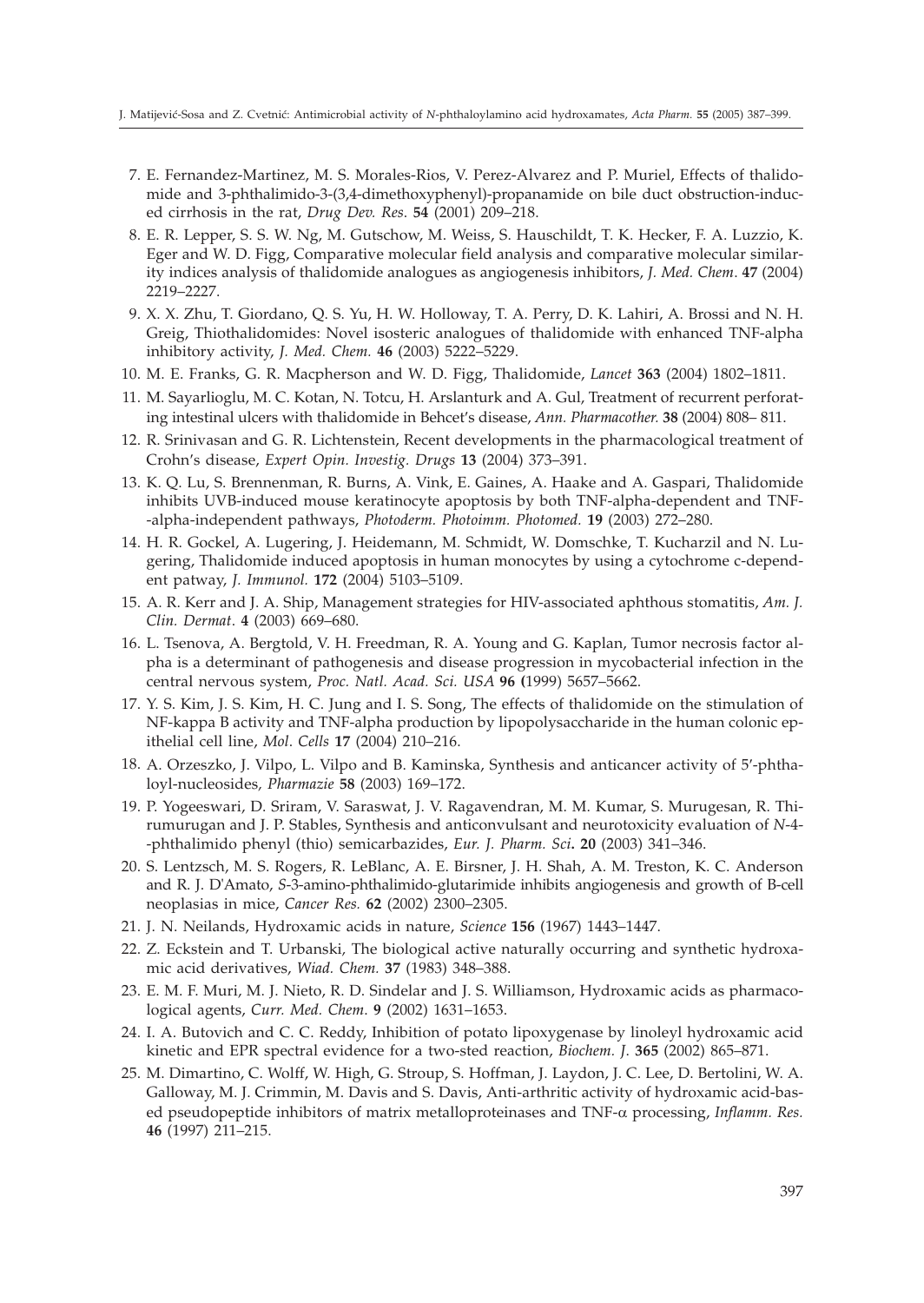- 26. S. Odake, T. Morikawa, M. Tsuchiya, I. Imamura and K. Kobashi, Inhibition of *Helicobacter pylori* urease by hydroxamic acid derivatives, *Biol. Pharm. Bull*. **17** (1994) 1329–1332.
- 27. M. Arnold, D. A. Brown, O. Deeg, W. Errington, W. Haase, K. Herlihy, T. J. Kemp, H. Nimir and R. Werner, Hydroxamate-bridged dinuclear nickel complexes as models for urease inhibition, *Inorg. Chem***. 37** (1998) 2920–2925.
- 28. E. M. F. Muri, H. Mishra, S. M. Stein and J. S. Williamson, Molecular modeling, synthesis and biological evaluation of heterocyclic hydroxamic acids designed as *Helicobacter pylori* urease inhibitors, *Lett. Drug Des. Disc.* **1** (2004) 30–34.
- 29. E. Jabri, M. B. Carr, R. P. Hausinger and P. A. Karplus, The crystal structure of urease from *Klebsiella aerogenes*, *Science* **268** (1995) 998–1004.
- 30. M. C. Pirrung, L. N. Turney, A. L. McClerren and C. R. H. Raetz, High-throughput catch and release synthesis of oxazoline hydroxamates. Structure-activity relationships in novel inhibitors of *Escherichia coli* LpxC: In vitro enzyme inhibition and antibacterial properties, *J. Am. Chem. Soc*. **125** (2003) 1575–1586.
- 31. J. E. Jackman, C. R. H. Raetz and C. A. Fierke, Site-directed mutagenesis of the bacterial metalloamidase UDP-(3-*O*-acyl)-*N*-acetylglucosamine deacetylase (LpxC). Identification of the zinc binding site, *Biochemistry* **40** (2001) 514–523.
- 32. C. P. McClure, K. M. Rusche, K. Peariso, J. E. Jackman, C. A. Fierke and J. E. Penner-Hahn, EXAFS studies of the zinc sites of UDP-(3-*O*-acyl)-*N*-acetylglucosamine deacetylase (LpxC), *J. Inorg. Biochem*. **94** (2003) 78–85.
- 33. D. A. Whittington, K. M. Rusche, H. Shin, C. A. Fierke and D. W. Christianson, Crystal structure of LpxC, a zinc-dependent deacetylase essential for endoxin biosynthesis, *Proc. Nat. Acad. Sci*. **100** (2003) 8146–8150.
- 34. C. R. H. Raetz, Bacterial endotoxins: Extraordinary lipids that activate eucaryotic signal transduction, *J. Bacteriology* **175** (1993) 5745–5753.
- 35. F. Dardel, S. Ragusa, C. Lazennec, S. Blanquet and T. Meinnel, Solution structure of nickel-peptide deformylase, *J. Mol. Biol***. 280** (1998) 501–513.
- 36. A. Becker, I. Schlichting, W. Kabsch, D. Groche, S. Schultz and A. F. V. Wagner, Iron center, substrate recognition and mechanism of peptide deformylase, *Nat. Struct. Biol.* **5** (1998) 1053–1058.
- 37. M. K. Gupta, P. Mishra, P. Prathipati and A. K. Saxena, 2D-QSAR in hydroxamic acid derivatives as peptide deformylase inhibitors and antibacterial agents, *Bioorg. Med. Chem*. **10** (2002) 3713–3716.
- 38. J. Matijević-Sosa and Lj. Butula, Synthesis and mitodepressive activity of some phthalimidoalkanehydroxamic acids*, Acta Pharm*. **43** (1993) 185–194.
- 39. *European Pharmacopoeia*, 4th ed., Council of Europe, Strasbourg 2002, pp. 160–161.
- 40. L. M. Prescott, J. P. Harley and D. A. Klein, *Microbiology*, Wm. C. Brown Publishers, Dubuque 1993, pp. 328.
- 41. S. Nikolić, M. Medić-Sarić and J. Matijević-Sosa, QSPR and QSAR study of phthalimidohydroxamic acids, *Acta Pharm*. **45** (1995) 15–24.